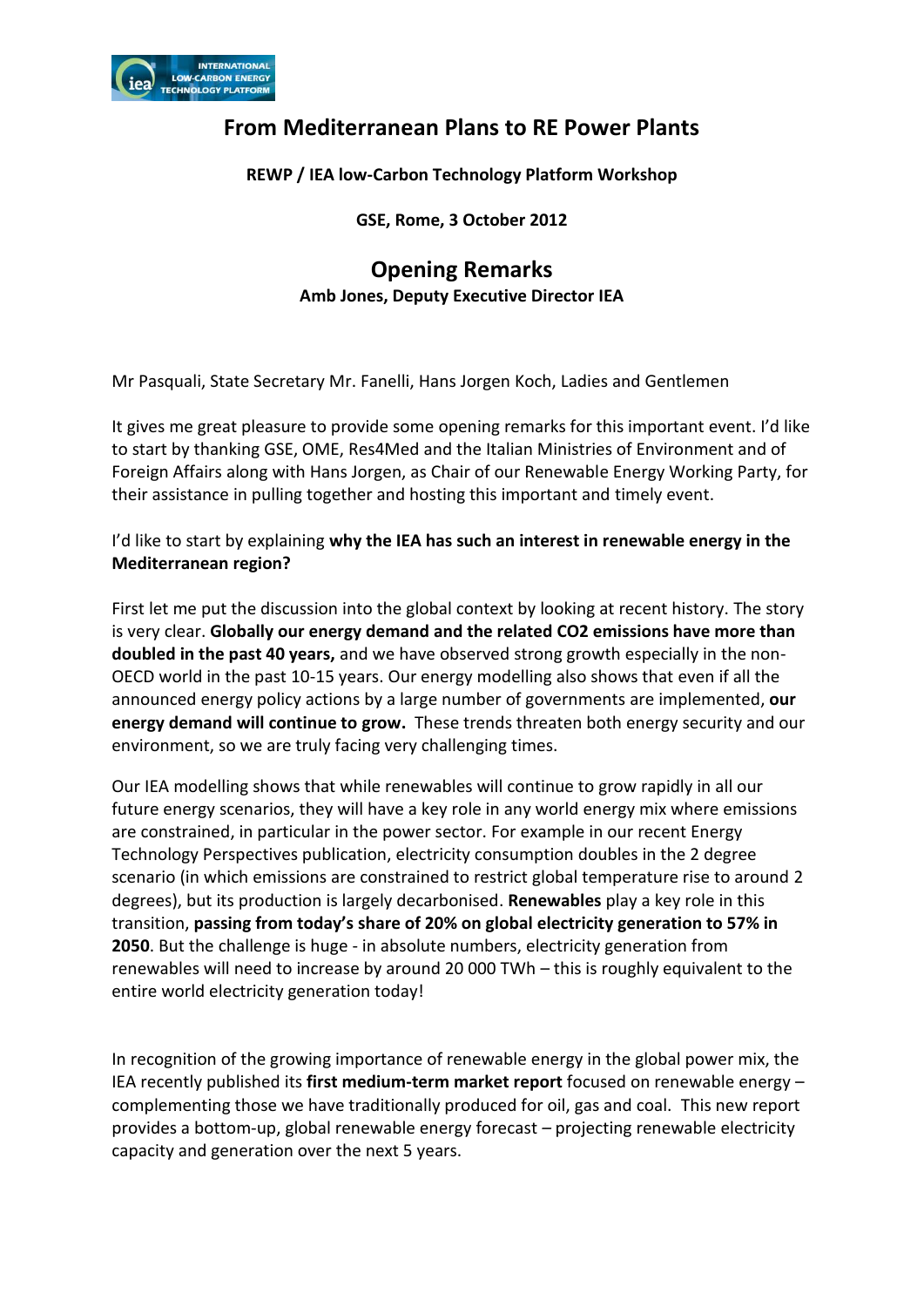

The **first message** in the report is that despite the difficult overall economic climate which is inhibiting investment in some parts of the world and rapidly changing policy frameworks, **the overall rate of deployment is continuing to accelerate. G**lobal renewable power generation will increase by 40% between 2011-17. This equals roughly one-and-a-half times the current electricity production of the United States. Hydropower will remain the main renewable power source, and continues to grow, but the **non-hydropower sources are expected to grow rapidly –a t over 14% per year** annually, and are projected to account for 60% of the overall growth between 2011 and 2017.

The **second message** is **the shift in geographical focus**. Non-OECD countries account for two-thirds of the overall growth. China alone accounts for 40% of global growth. China, Brazil, India expand strongly…but other non-OECD countries are also growing significantly.

**Why is this geographical shift happening**? In the past, most investment in renewables occurred in fossil fuel importing countries with high GDP which could afford for RE deployment aiming at achieving energy diversification, climate change mitigation, economic development and other environmental protection. But recent trends in fossil fuel prices coupled with dramatic reductions in the costs of some RE technologies are **opening up new opportunities**. The situation is changing for two groups of countries in particular.

**Fossil fuel importers with lower GDP** are now finding RE as a more cost effective option to reduce their import dependency so improving their energy security.

**Fossil fuel exporters with high GDP** which see the opportunity costs and the benefits of diversifying the energy mix at home while selling fossil fuels at high prices in international markets.

We can see this in terms of deployment patterns, but also in terms of the countries introducing ambitious renewable energy targets coupled to serious measures to encourage deployment.

The signs are good – with many more countries adopting targets and policies. The important thing is that these countries **benefit from the extensive policy experience** – some good and some less so – that has been accumulated and there is a major need for propagation of Best Practice and capacity building to assist in this process.

**The Mediterranean** region is one of those that hold **tremendous potential** for the deployment of renewable energy technologies. The region has enormous solar potential coupled with the necessary available land to exploit this to produce electricity, as well as hot water. It also has very good wind potential in a number of regions. The southern countries have a growing appetite for energy and particularly for electricity which is absolutely necessary to enable economic development, and now with reducing costs of renewable technologies there is a golden opportunity to use the local renewable resources to meet local needs and aspirations. There is also of course the potential for North Africa to become a major exporter of renewable energy to Europe which has ambitious energy security and climate goals, but which is less endowed with solar resources in particular.